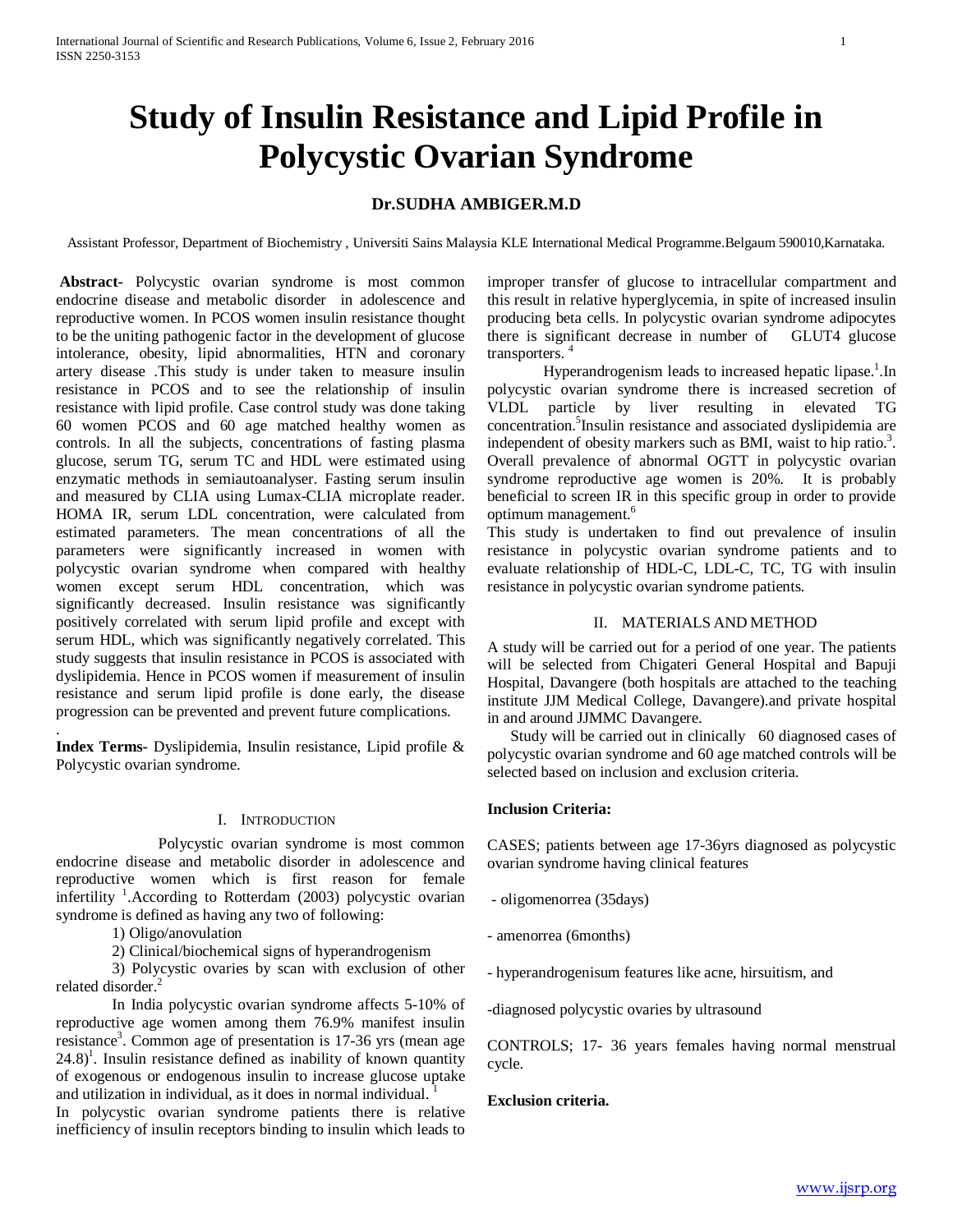- Patients having history of diabetes mellitus, impaired glucose tolerance,
- Pregnancy, breast feeding ,non fasting
- Patients with untreated hypothyroidism, those on drug treatment like antihypertensive, antiplatelet, lipid lowering agents, drug affecting glucose &lipid metabolism, congenital adrenal hyperplasia, cushing syndrome, ovarian/adrenal androgen secreting tumors.

After taking informed consent, under all aseptic precautions about 5 ml of venous blood will be collected in a sterile bulb after overnight fasting of 12 hours. 2ml will be collected in EDTA vial (for plasma), 3ml in plain vial for (for serum) , it will be subjected for centrifugation serum and plasma will be separated. Insulin, Serum lipoproteins estimated from serum and fasting glucose from plasma.

Fasting plasma glucose and Serum triglycerides measured by GOD POD method by Erba mannheim chem5 plus Semi Auto – analyzer".Normal Fasting plasma glucose 70-110mg/dl. Normal Serum TG levels **:-** 40-150 mg/dl .Serum Total cholesterol AND serum HDL measured by CHOD PAP METHOD .Erba Mannheim Chem5 plus Semi Auto – analyzer"Normal Serum TC levels **:-** 150 -200 mg/dl, "Normal Serum HDL levels **:-** 35-75 mg/dl. serum LDL cholesterol calculated by  $\frac{7}{1}$ : Friedwalds formula

LDLcholesterol(mg/dl)=Total cholesterol-HDL cholesterol-[triglycerides] 5

Normal serum LDL cholesterol concentration range**:** < 130 mg/dl serum fasting insulin estimated by chemiluminescence immunoassay. Normal value of fasting insulin: 5-25µIU/ml. Calculation of insulin resistance by using HOMA model (HOMA  $-IR$ ).  $^{8}$ 

HOMA -IR = (fasting plasma glucose in mg/dl x fasting serum insulin in  $\mu$ iu/ml) 405

the subject is considered to have insulin resistance if HOMA-IR value is more than 2.7.

Statistical analysis was done using SPSS software, version 17.0. Descriptive data were presented as mean  $\pm$  SD and range values. Unpaired student t test used to compare between cases and controls. Relationship between insulin resistance and serum lipoproteins, was assessed by Pearson's correlation coefficient. For all the tests, the probability value (p-value) of less than 0.05 was considered statistically significant.

## III. RESULTS

In the present study, a total number of 120 subjects were included. They were divided into 2 Groups:

**Controls –** It consisted of 60 healthy women

**Cases**-It consist of 60 PCOS cases

The present study shows that the mean levels of fasting insulin ,fasting plasma glucose and HOMA IR are significantly increased in subjects with PCOS when compared to healthy controls  $(p < 0.001)$ . (Table 1)

**Table 1: Comparision of Fasting plasma glucose, Fasting serum Insulin and insulin resistance in study groups. Results expressed as Mean ± SD**.

|                   | <b>Fasting serum</b><br><b>Insulin</b><br>$(\mu$ IU/ml) | <b>Fasting</b> plasma<br>glucose mg/dl | <b>HOMA-IR</b>  |
|-------------------|---------------------------------------------------------|----------------------------------------|-----------------|
| <b>Control</b>    | $9.33 \pm 3.08$                                         | $94.38 \pm 10.36$                      | $2.16 \pm 0.67$ |
| <b>PCOS Cases</b> | $24.50 \pm 10.03$                                       | $114.20 \pm 30.38$                     | $7.29 \pm 4.08$ |
| p value           | $< 0.001$ HS                                            | $< 0.001$ HS                           | $< 0.001$ HS    |

Unpaired student's t-test;  $p<0.001$ : Highly significant;  $p<0.05$ : significant

## **Prevalance of insulin resistance in PCOS cases**

In insulin sensitive indivials HOMA IR value found to be <2.77.In this study out of 60 PCOS cases, 45 cases HOMA IR value found to be more then 2.77. So prevalance of insulin resistant cases in PCOS cases in this study is 45/60 i,e 75%.

The present study shows that the mean serum levels of triglycerides, total cholesterol and LDL cholesterol are significantly increased in PCOS cases when compared to healthy controls  $(p<0.001, p<0.05\&p<0.05$  respectively) except the mean serum HDL cholesterol level which is significantly decreased (p<0.05). (Table 2)

**Table2: Comparison of serum concentration of triglycerides(TG), total cholesterol (TC), HDL cholesterol and LDL cholesterol among study subjects. Results expressed as Mean ± SD**

|                      | TG(mg/dl)        | $TC$ (mg/dl)       | HDL.<br>(mg/dl)  | LDL.<br>(mg/dl)    |
|----------------------|------------------|--------------------|------------------|--------------------|
| Control              | 124.97±13.87     | $152.43 \pm 25.78$ | $53.84 \pm 5.18$ | $73.59 \pm 27.45$  |
| <b>PCOS</b><br>cases | $202.44 + 30.15$ | 210.05±36.96       | $33.71 \pm 6.74$ | $135.85 \pm 38.60$ |
| P value              | $< 0.001$ , HS   | $< 0.05$ S         | $< 0.05$ , S     | $< 0.05$ , S       |

\* Unpaired student's t-test; p<0.001: Highly significant; p<0.05: significant

There is significant positive correlation between HOMA IR levels and all lipid profile parameters stated above except serum HDL cholesterol, which is negatively correlated. (Table 3)

**Table 3: Pearson Correlation of HOMA IR levels with lipid profile.**

| Variables                     | r value | p value  |
|-------------------------------|---------|----------|
| <b>SerumTotal Cholesterol</b> | 0.42    | $0.001*$ |
| <b>Serum Triglycerides</b>    | 0.60    | $***$    |
| <b>Serum HDL Cholesterol</b>  | $-0.51$ | $0.00**$ |
| <b>Serum LDL Cholesterol</b>  | 0.40    | $0.002*$ |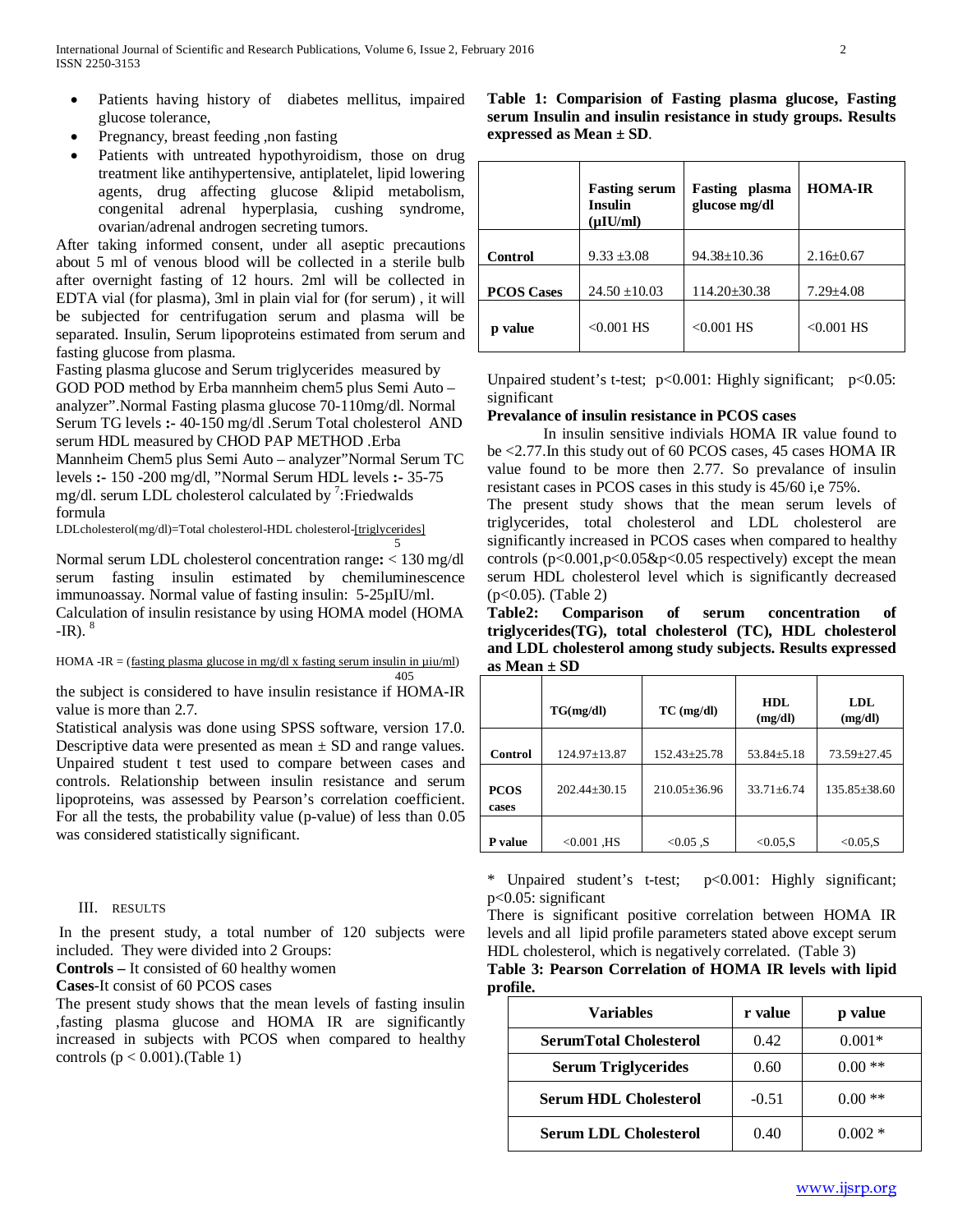*Graph1:Fasting glucose , fasting insulin and insulin resistance HOMA IR in cases and controls*

:



*Graph 2: Lipid profile in cases and controls*.



*Graph 3: Correlation of insulin resistance with lipid profile*



#### **DISCUSSION**

Polycystic ovary syndrome (PCOS) is the most frequent endocrine disorder seen in pre-menopausal women, affecting 5– 10% of this population. It is characterized by menstrual irregularities and biochemical and/or clinical hyperandrogenism such as hirsutism, seborrhoea and acne. Regardless of the presence of obesity, many are also insulin resistant.<sup>9</sup>

PCOS is a heterogenous disorder for which several pathogenic mechanism have been proposed. The main mechanism is abnormal gonadotropin secretion, with excess circulating LH and low FSH. Hypersecretion of androgen by ovarian and adrenal gland which provide substrate for pheripheral aromatisation to estrogen also play role in development of  $PCOS<sup>10</sup>$  .PCOS women have insulin resistance, which results in compensatory hyperinsulinemia. The defect in insulin action in PCOS appears to be at the post binding level which involves glucose transport. Insulin resistance may be accompanied by a defect in insulin induced inhibition of lipolysis. $10$ 

Prevalance in this study is 45/60 i,e 75%. This is similar to anuradhaclara et al<sup>3</sup> where prevalance of IR in PCOS found to be 76.9 % and is in consistant with previous studies that showed Indian PCOS women to be more insuin resistant then there white counterparts<sup>3</sup>. Prevalance of insulin resistance differs by method used to estimate IR. In a study done by pikee saxenaet  $al<sup>11</sup>$  prevalance found to be 88%. They used 2 hour post glucose insulin level to identify IR.

In a study done by Jolantaet  $al<sup>12</sup>$ insulin resistance was found in 16% of patients according to G0/I0, in 28% of patients according to G120/I120, and in 18% of patients according to HOMA-IR. Here G0/I0 (fasting glucose to insulin ratio; cut-off value 4.5), G120/I120 (glucose to insulin ratio 120 minutes after oral glucose administration; cut- off value 1). The results obtained may be different from the results of other authors, because of the too small number of patients in the study group. QUICKI, HOMA-IR and fasting insulin to fasting glucose ratio are the most useful index in the evaluation of resistance to insulin. However, DeUgarte et al believe that the greatest predictive value is characterized by HOMA-IR.<sup>12</sup>

Presence of insulin resistance is quoted as the main reason for elevation of fasting glucose levels in these studies. S pikee et  $al^{82}$  found that in patients with normal glucose tolerance, values of glucose remain in the normal range due to adequate insulin response. A woman with IR, normal glycemic levels may be noticed after a glucose challenge because the pancreas will have to secrete excess insulin in order to keep the blood sugar in the normal range. However, with time the β-cells become increasingly dysfunctional and fails to secrete enough insulin to correct the prevailing hyperglycemia , resulting in increased glucose level.<sup>82</sup>

In 2012 Mandrelle K and co-workers conducted study. which aimed to evaluate the prevalence of metabolic syndrome in women with polycystic ovary syndrome. They found that hyperinsulinemia and insulin resistance are the common underlying metabolic abnormalities seen in PCOS and metabolic syndrome 13.

Insulin resistance in PCOS is characterized by decreased sensitivity to insulin in peripheral tissues, notably muscle and adipose tissue, but not in liver that is in contrast to the insulin resistance of type II diabetes where hepatic resistance present. Hyperinsulinemia in women with the polycystic ovary syndrome appears to reflect the hypersecretion of insulin itself, rather than of proinsulin and its split products.<sup>14</sup>

The cellular mechanism of insulin resistance in the polycystic ovary syndrome remains controversial. It may be because of reduced binding of insulin to its receptor, whereas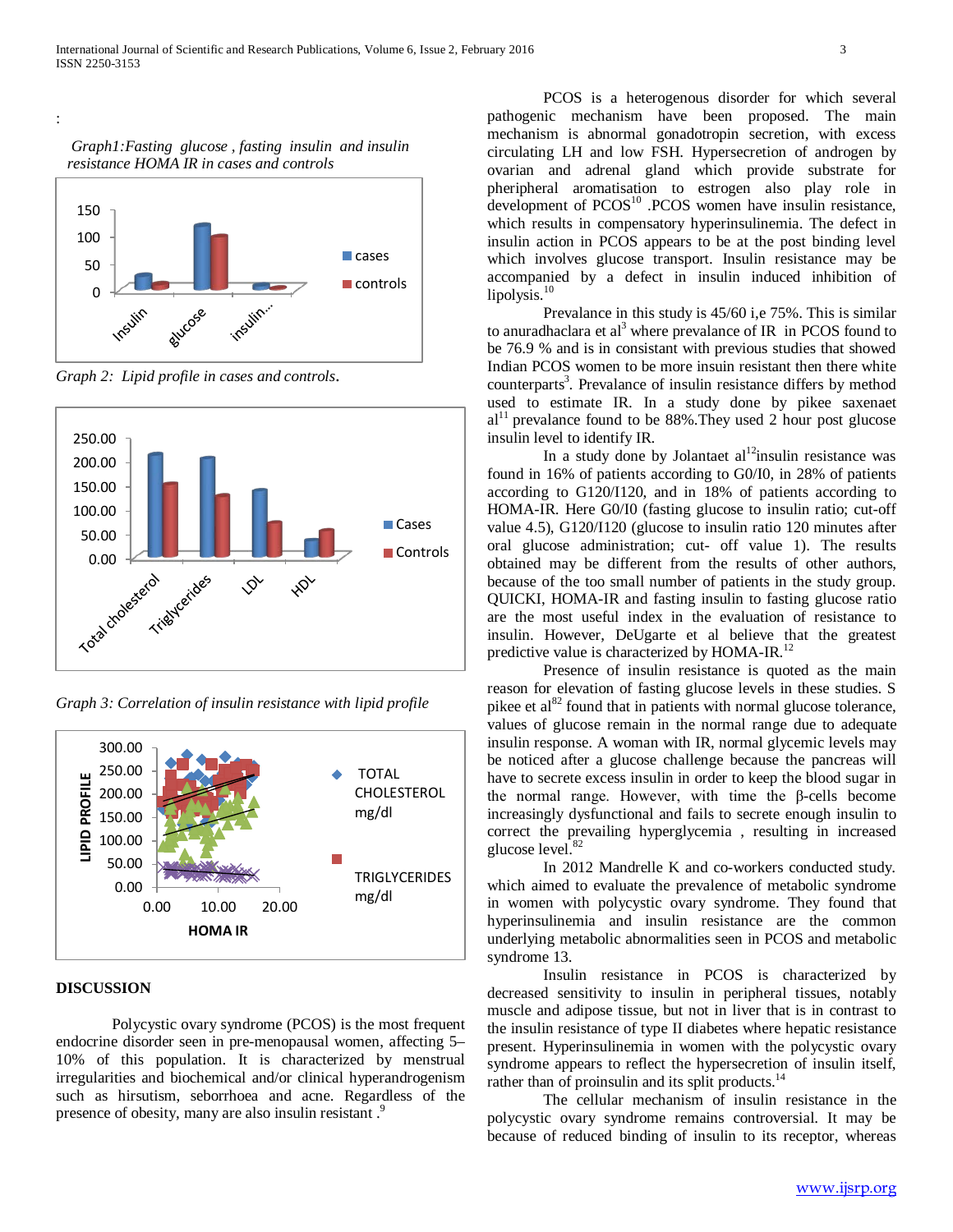two recent studies using peripheral adipocytes (recognized target cells for insulin action) have shown normal binding but reduced insulin-mediated glucose transport, suggesting a postr eceptor defect. The mechanism underlying this phenomenon has not been fully characterized, but decreased expression of the insulindependent glucose-transporter protein GLUT-4 has been described.<sup>14</sup>

Quantitative insulin sensitivity check index (QUICKI) was developed to improve the sensitivity of fasting measurements. QUICKI has been well correlated to clamp measurements in obese and non-obese patient. QUICKI also demonstrates correlation with HOMAIR<sup>15</sup>. Because of infeasibility of euglycemic insulin clamp method, across globe HOMA method is regarded as gold standard test for measuring insulin resistance in clinical practice and population based research studies .There is a strong positive correlation between HOMA IR and euglycemic insulin clamp IR.<sup>16</sup>

In a study conducted by Cheung L et al showed that high TG and low HDL-C are the characteristic types of dyslipidaemia seen in insulin-resistant subjects although the presence of obesity exacerbates the insulin resistance state associated with PCOS, even lean PCOS women have features of insulin resistance compared to age matched lean control subjects<sup>17</sup>.Both insulin resistance and hyperandrogenemia contribute to dyslipidemia in PCOS. Testosterone decreases lipoprotein lipase activity in abdominal fat cells, and insulin resistance impairs the ability of insulin to exerts its antilipolytic effects by altering expression of lipoprotein lipase and hepatic lipase.<sup>18</sup>

In a study conducted by [Shabir](http://www.ncbi.nlm.nih.gov/pubmed/?term=Shabir%20I%5Bauth%5D) I et al showed that the maximum subjects PCOS women as well as family members had dyslipidemia in the form of low HDL and high triglycerides.<sup>19</sup>

Insulin plays a key role in TG metabolism as it normally reduces availability of large TGRLs particles, synthesized by a distinct pathway compared with smaller VLDL particles. In insulin resistant subjects, insulin fails to suppress synthesis of large VLDL particles. In addition, insulin resistance is associated with increased flow of free fatty acid to liver, increased lipid synthesis in the liver, and decreased clearance of VLDL particles, all of which increase VLDL concentrations in plasma. Increased secretion of very low density lipoprotein (VLDL) particles by the liver results in elevated plasma TG concentration. Subsequently TGs are exchanged for cholesterol esters by the activity of CE transfer protein. This process results in TG enriched high density lipoprotein (HDL) particle that are catabolised more rapidly, and CE enriched VLDL particle that are converted in to small dense LDL particle. 5,20

As a consequence insulin resistance contribute to low HDL, high TG and high LDL. Due to reduced levels of HDL cholesterol, reverse transport of cholesterol to liver is impaired leading to its reduced excretion. Therefore these patients have increased serum levels of total cholesterol. Hyperandrogenism has been associated with increased hepatic lipase activity<sup>5,20</sup>. Thus, dyslipidemia may precede the association with insulin resistance and increased risk for CVD.<sup>5,20</sup>

#### **Conclusion**

This study shows close relationship between insulin resistance, altered atherogenic lipid profile in PCOS patients. The significantly increased concentrations of fasting plasma glucose and fasting serum insulin along with increased values of HOMA IR are seen in these patients when compared to healthy women. This signifies presence of insulin resistance in women with PCOS.

. Insulin resistance play a role in development of dyslipidemia in PCOS independent of obesity .The variation in lipoprotein causes a pathological status which may lead to damage of tissues, tissue proliferation and cardiovascular inflammation. Since dyslipidemia usally associated with insulin resistance in PCOS, It is of great clinical importance to determine whether the PCOS patients are combined with insulin resistance and to take treatments for insulin resistance for symptom improvement and long-term prognosis in PCOS patients. PCOS symptoms can be improved if insulin resistance is controlled after lifestyle intervention and proper treatment.

#### ACKNOWLEDGMENT

I would like to express my sincere thanks to my guide and teacher, Dr. Rekha .M **M.D.,** Professor, Department of Biochemistry, J.J.M. Medical College, Davangere for her valuable advice, constant guidance and inspiration in the preparation of this work.

#### **REFERENCES**

- 1. Xiang S, Hua F, Tang Y, Jiang X, Zhuang Q and Qian F .Relationship between serum Lipoprptein ratio and insulin resistance in polycystic ovarian syndrome. International journal of Endocrinology .2012;1155/17328
- 2. Wilson EE .Polycystic ovarian syndrome and Hyperandrogenism .In: Schorge JO, Schaffer JI ,Hairorson LM ,Hoffman BL ,Bradshaw KD and Cunningham FG. Williams Gynecoloy. New York: MC Graw Hill.2008;383-399
- 3. Kalra A, Nair S ,Rai L et al. Association of obesity and insulin resistance with dyslipidemia in Indian women with polycystic ovarian syndrome. Indian J Med Sci. 2006;60(11):447-53
- 4. Aradhanna M, Venkatsena ,Dunaif A and Corbould A. Insulin resistance in pcos progress & paradoxe. rphr.endojournal .org
- 5. Valkenburn O ,Regine P M ,Theuissens ,Huberdina P, Smedts M ,Gessje M et al. A more atherogenic serum lipoprotein profile is present in women with Pcos. J Clinical Endocrinal Meta. 2008;vol93: 470-476
- 6. Wonwananuruk T, Rattanachaiyanont M, Indhavivadhana S et al. Prevalence and clinical predictors of insulin resistance in reproductive aged thai women with polycystic ovary syndrome. International Journal of endocrinology. 2012;529184
- 7. Nader R, Warnick G. Lipids, lipoproteins, apolipoproteins and other cardiovascular risk factors. In: Brutis C, Ashwood E, Bruns D (Edts). Teitz Textbook of clinical chemistry and Molecular diagnostics,  $4<sup>th</sup>$  ed. New Delhi: Elsevier. 2006; 903-981.
- 8. Wallace TM, Levy JC and Mathews DR.Use and abuse of HOMA modeling .DiabetesCare.2004;27:1487-95.
- 9. Yilmaz M, Bukan N ,Ersoy R et al. Glucose intolerance, insulin resistance and cardiovascular risk factors in first degree relatives of women with polycystic ovary syndrome. Human Reproduction. 2005;20(9):2414-2420
- 10. Poretsky L, Cataldo NA, Rosenwaks Z, Giudice LC. TheInsulin‐ Related Ovarian Regulatory System in Health and Disease. Endocr Rev 1999; 20:535‐582